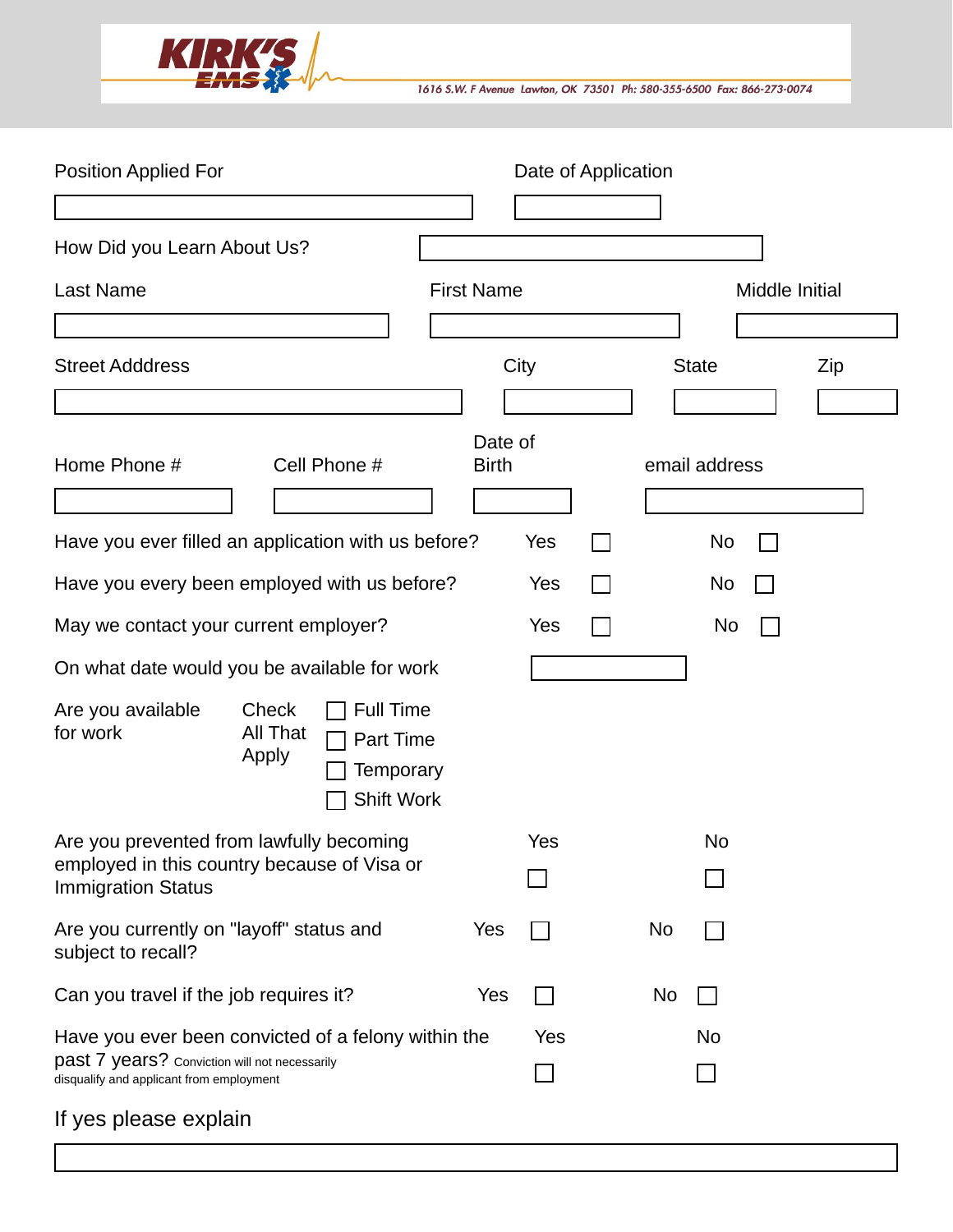**Employment Experience** *Start with your present or last job include any job-related military service assignment and volunteer activities. You may exclude organizations which indicate race, color, religion, gender, national origin, disablities or other protected status.*

| Employer                           | <b>Start Date</b>           | <b>End Date</b>    | <b>Work Performed</b> |
|------------------------------------|-----------------------------|--------------------|-----------------------|
|                                    |                             |                    |                       |
| Address                            | start<br>rate               | final<br>rate      |                       |
| <b>Business Phone</b><br>Job Title | Supervisor                  |                    |                       |
| Reason for leaving                 |                             |                    |                       |
| Employer                           | <b>Start</b><br><b>Date</b> | End<br><b>Date</b> | <b>Work Performed</b> |
| Address                            | <b>Start</b><br>Rate        | Final<br>Rate      |                       |
| <b>Business Phone</b><br>Job Title |                             | Supervisor         |                       |
| Reason for leaving                 |                             |                    |                       |
| Employer                           | <b>Start</b><br><b>Date</b> | End<br>Date        | Work Performed        |
| Address                            | Start<br>Rate               | End<br>Rate        | Work Performed        |
| Reason for leaving                 |                             |                    |                       |
|                                    |                             |                    |                       |
| Employer                           | Start<br>Date               | End<br>Date        | Work Performed        |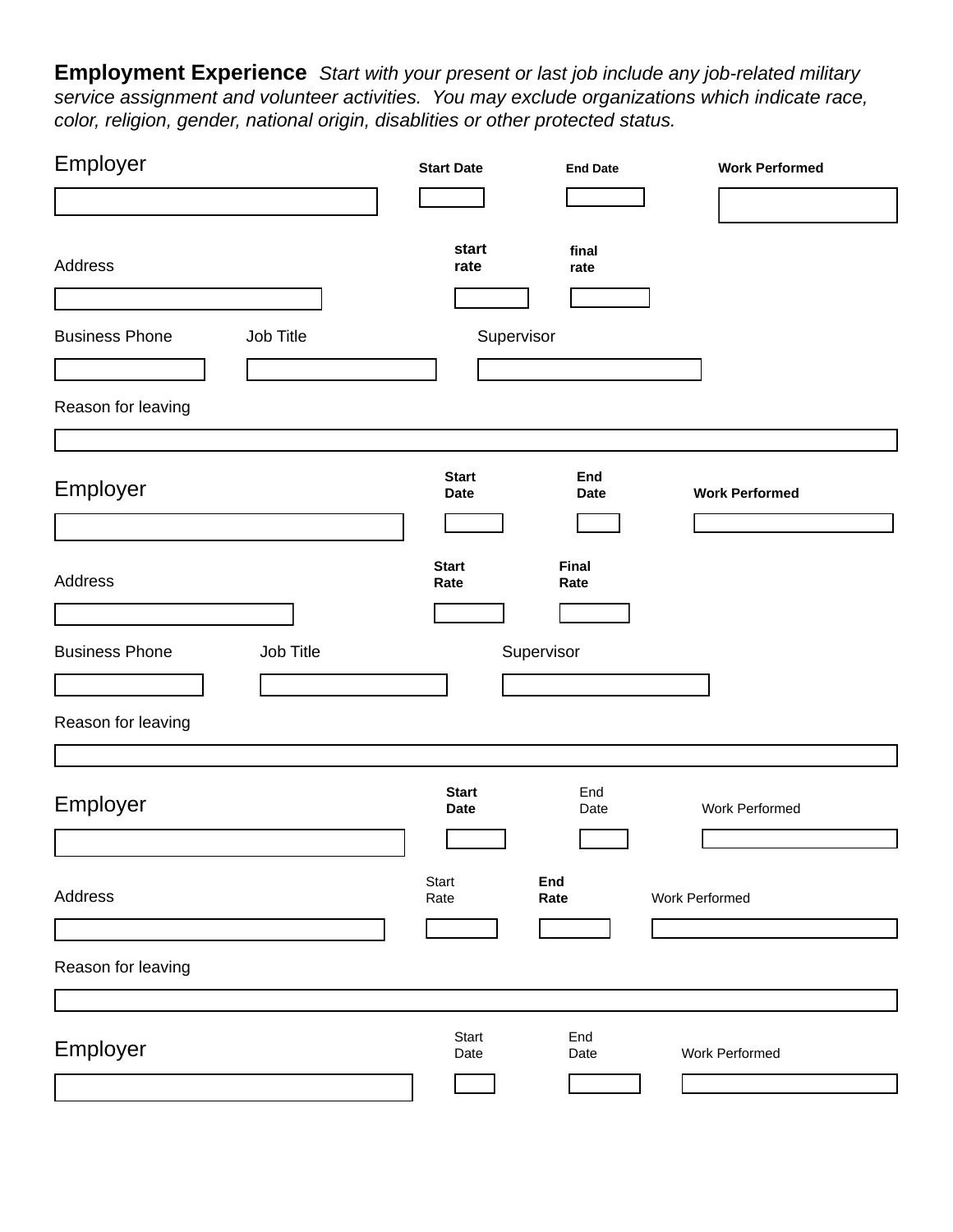| Address | <b>Start</b><br>Rate | End<br>Rate | <b>Work Performed</b> |
|---------|----------------------|-------------|-----------------------|
|         |                      |             |                       |

## **Education**

| Elementary<br>School     | <b>Name &amp; Address of School</b> | <b>Course of study</b> | # of<br>years        | Diploma/<br><b>Degree</b> |
|--------------------------|-------------------------------------|------------------------|----------------------|---------------------------|
| High<br>School           | Name & Address of School            | <b>Course of Study</b> | # of<br>years        | Diploma/<br><b>Degree</b> |
| Undergraduate<br>College | <b>Name &amp; Address of School</b> | <b>Course of Study</b> | # of<br><b>Years</b> | Diploma/<br><b>Degree</b> |
| Graduate<br>Professional | Name & Address of School            | <b>Course of Study</b> | # of<br><b>Years</b> | Diploma/<br><b>Degree</b> |
| Other<br>(Specify)       | Name & Address of School            | <b>Course of Study</b> | # if<br><b>Years</b> | Diploma/<br><b>Degree</b> |

**List any medical certificates, license numbers and expiration dates:**

**Describe any specialized training, apprenticeship, skills and extra-curricular activities:**

**Describe any job related training received in the United States Military:**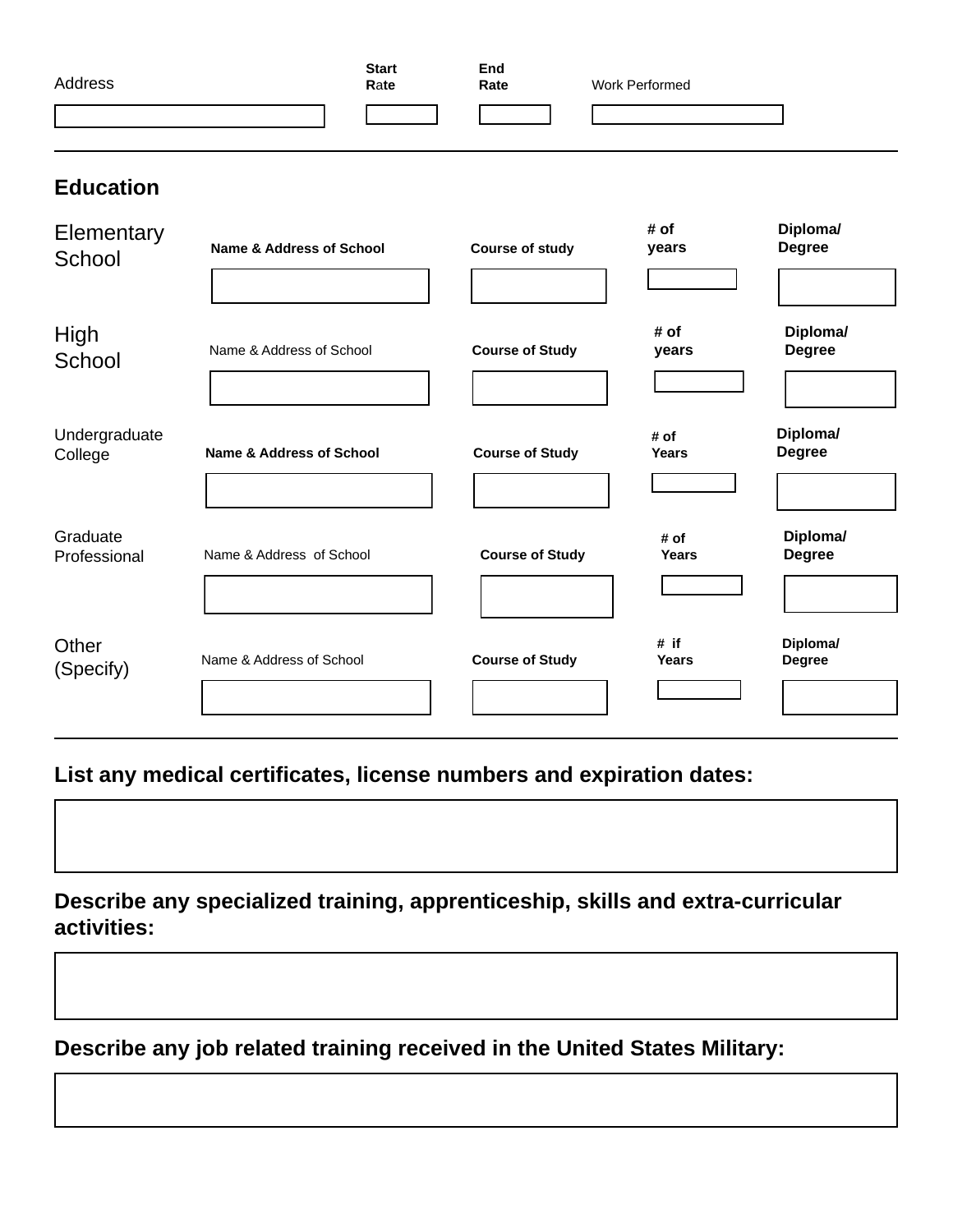**Other Qualifications: Summarize special job elated skills and qualifications acquired from experiences:**

| <b>References</b> |                          |
|-------------------|--------------------------|
| <b>1. Name:</b>   | <b>Company/Relation</b>  |
|                   |                          |
| <b>Address</b>    | <b>Phone Number</b>      |
|                   |                          |
| 2. Name:          | <b>Company/Relation:</b> |
|                   |                          |
| <b>Address</b>    | <b>Phone Number</b>      |
|                   |                          |
| 3. Name:          | <b>Company/Relation:</b> |
|                   |                          |
| <b>Address</b>    | <b>Phone Number</b>      |
|                   |                          |

## **State any additional information you feel may be helpful to us in considering your application**